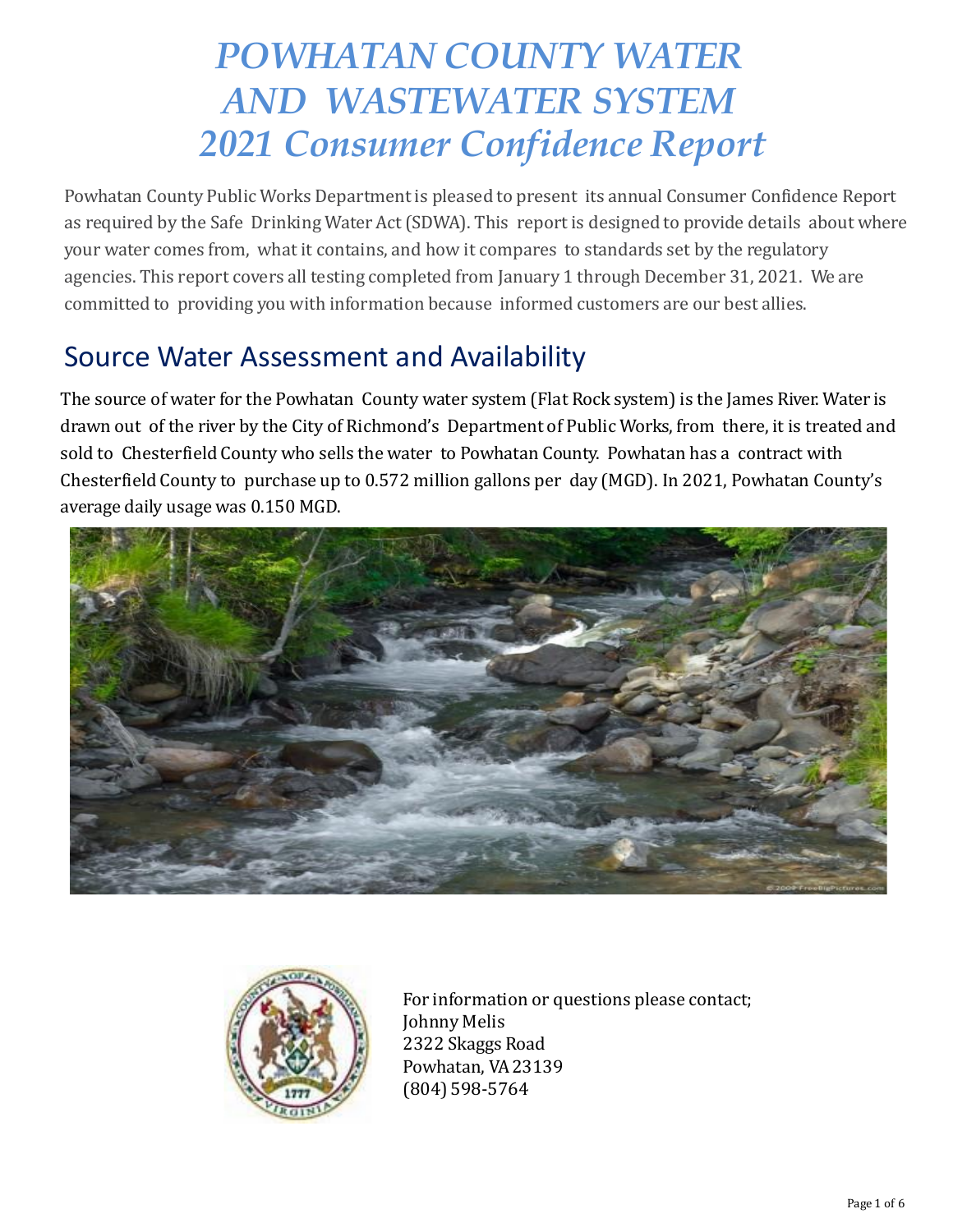### **CROSS CONNECTION CONTROL**

A cross connection is an unprotected or improper connection to a public water distribution system that may cause contamination or pollution to enter the system. We are responsible for enforcing cross-connection control regulations and insuring that no contaminants can, under any flow conditions, enter the distribution system. If you have any of the devices listed below please contact us so that we can discuss the issue, and if needed, survey your connection and assist you in isolating it if necessary;

- Boiler/Radiant heater (water heaters not included)
- Underground lawn sprinkler system
- Pool or hot tub
- Additional source(s) of water on the property
- Decorative pond
- Watering trough



### Why are there contaminant in my drinking water?

Drinking water, including bottled water, may reasonably be expected to contain at least a small amount of some contaminants. The presence of contaminants does not necessarily indicate that water poses a health risk. More information about contaminants and potential health effects can be obtained by calling the Environmental Protection Agency's (EPA) Safe Drinking Water hotline  $(800-426-4791)$ .

## **SOURCES AND CONTAMINANTS**

Sources of drinking water (both tap water and bottled water) include rivers, lakes, streams, ponds, reservoirs, springs, and wells. As water travels over the surface of the land or through the ground, it dissolves naturally occurring minerals (such as iron), and in some cases can dissolve radioactive material. Water can also pick up contaminants from the presence of animals or human activity.

Types of contaminants that may be present in drinking water sources include;

- Microbial Contaminants, such as viruses and bacteria from sewage treatment plants, septic systems, agricultural operations and wildlife
- Inorganic contaminants, such as salts and metals (both naturally occurring and from surface runoff, industrial, oil and gas, mining, or farming
- Herbicides/pesticides, which may come from a variety of sources such as, agricultural, urban runoff or residential uses.
- Organic contaminants, including synthetic and volatile organic chemicals, which are by- products of industrial and petroleum processes and can also come from gas stations, urban storm water runoff and septic systems.
- Radioactive contaminants, which can be naturally occurring or be the result of oil and gas production and mining activities.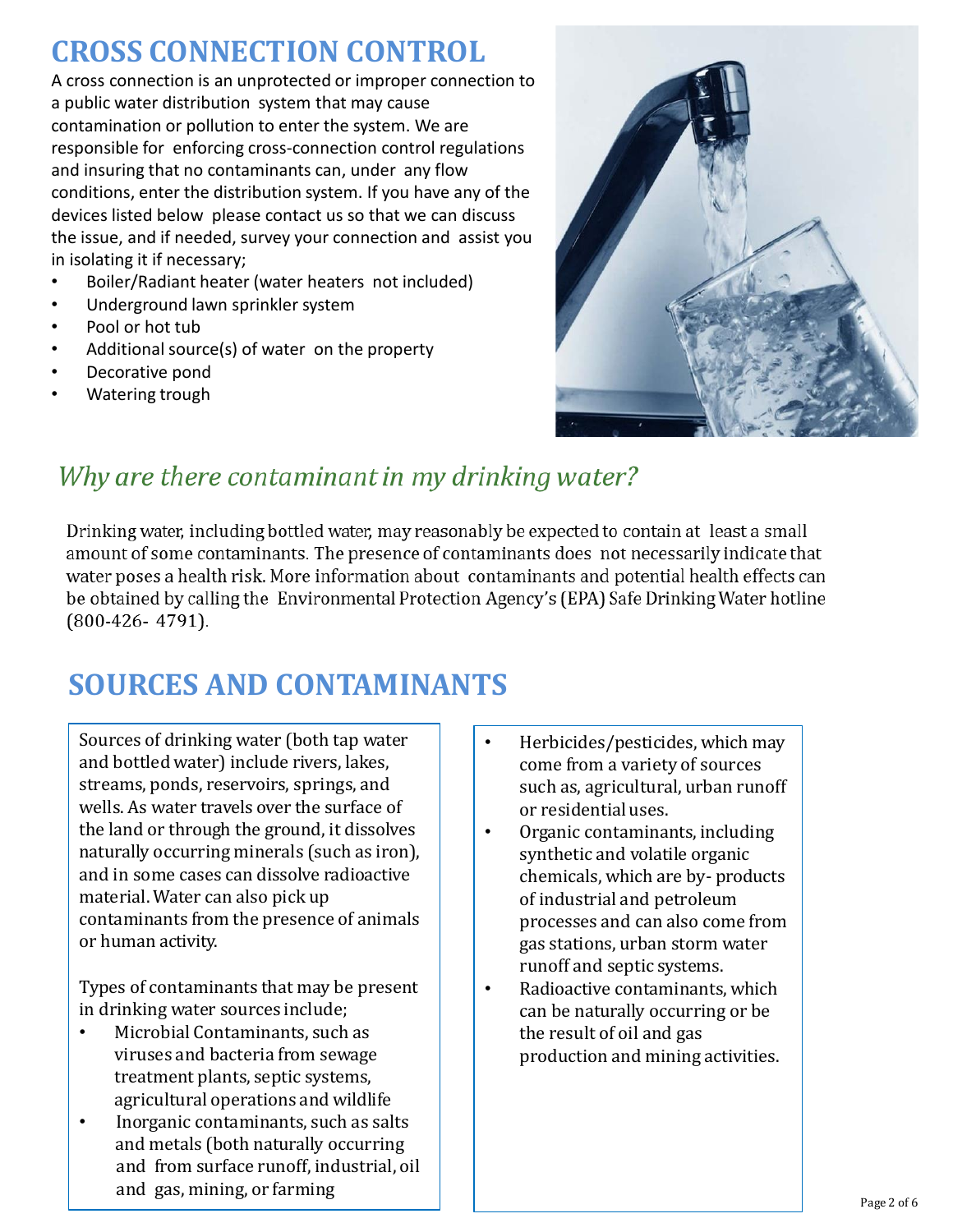#### **RESULTS OF CRYPTOSPORIDIUM MONITORING**

Cryptosporidium is a microbial pathogen found in surface water throughout the United States. Although filtration can remove some cryptosporidium, most commonly used filtration methods cannot guarantee 100 percent removal. Our monitoring indicates the presence of these organisms in our source and/or finished water. Current test methods do not allow us to determine if the organisms are dead or if they are capable of causing disease. Ingestion of cryptosporidium may cause cryptosporidiosis, an abdominal infection. Symptoms of infection include nausea, diarrhea, and abdominal cramps. Most healthy individuals can overcome the disease within a few weeks. However. Immunocompromised people are at a greater risk of developing life-threatening illness. We encourage immunocompromised individuals to consult their doctor regarding appropriate precautions to take to avoid infection. Cryptosporidium must be ingested to cause disease, and it may be spread through means other than drinking water. The City of Richmond collected samples between 2015 and 2018 and found an average of 5.4 Oocysts/100L. This is less than the Action Level of 7.5 Oocysts/100L

#### **DESCRIPTION OF THE TREATMENT PROCESS**

Your water is treated by filtration and disinfection. Filtration removes particles suspended in the source water. Particles typically include clays and silts, natural organic matter, iron and manganese, and microorganisms. Your water is also treated by disinfection. Disinfection involves the addition of chlorine or other disinfectants to kill bacteria and other microorganisms (viruses, cysts, etc.) that may be in the water. Disinfection is considered to be one of the major public health advances of the 20<sup>th</sup> century.

#### **LEAD IN DRINKING WATER**

If present, elevated levels of lead can cause serious health problems, especially for pregnant women or young children. Lead in drinking water is primarily from material and components associated with service lines and home plumbing. Flat Rock Water System is responsible for providing high quality drinking water, but cannot control the variety of materials used in plumbing components. When your water has been sitting for several hours, you can minimize the potential lead exposure by flushing your tap for 30 seconds to 2 minutes before using water for drinking or cooking. If you are concerned about the lead in your water, you may wish to have your water tested. Information on lead in drinking water, testing methods, and steps you can take to minimize exposure are available from the Safe Drinking Water hotline 800-426-4791 or at [http://www.epa.gov/safewater/lead.](http://www.epa.gov/safewater/lead)

#### **DO I NEED TO TAKE PRECAUTIONS?**

Some people may be more vulnerable than the general population to contaminants in drinking water. Immunocompromised persons such as persons with cancer undergoing chemotherapy, persons who have undergone organ transplants, people with HIV/AIDS or other immune system disorders, some elderly, and infants can be particularly at risk from infections. These people should seek advice about drinking water from their health care providers.

EPA/Centers for Disease Control (CDC) guidelines on appropriate means to lessen the risk of infection by Cryptosporidium and other microbial contaminants are available from the Safe Drinking Water Hotline (800-426-4791).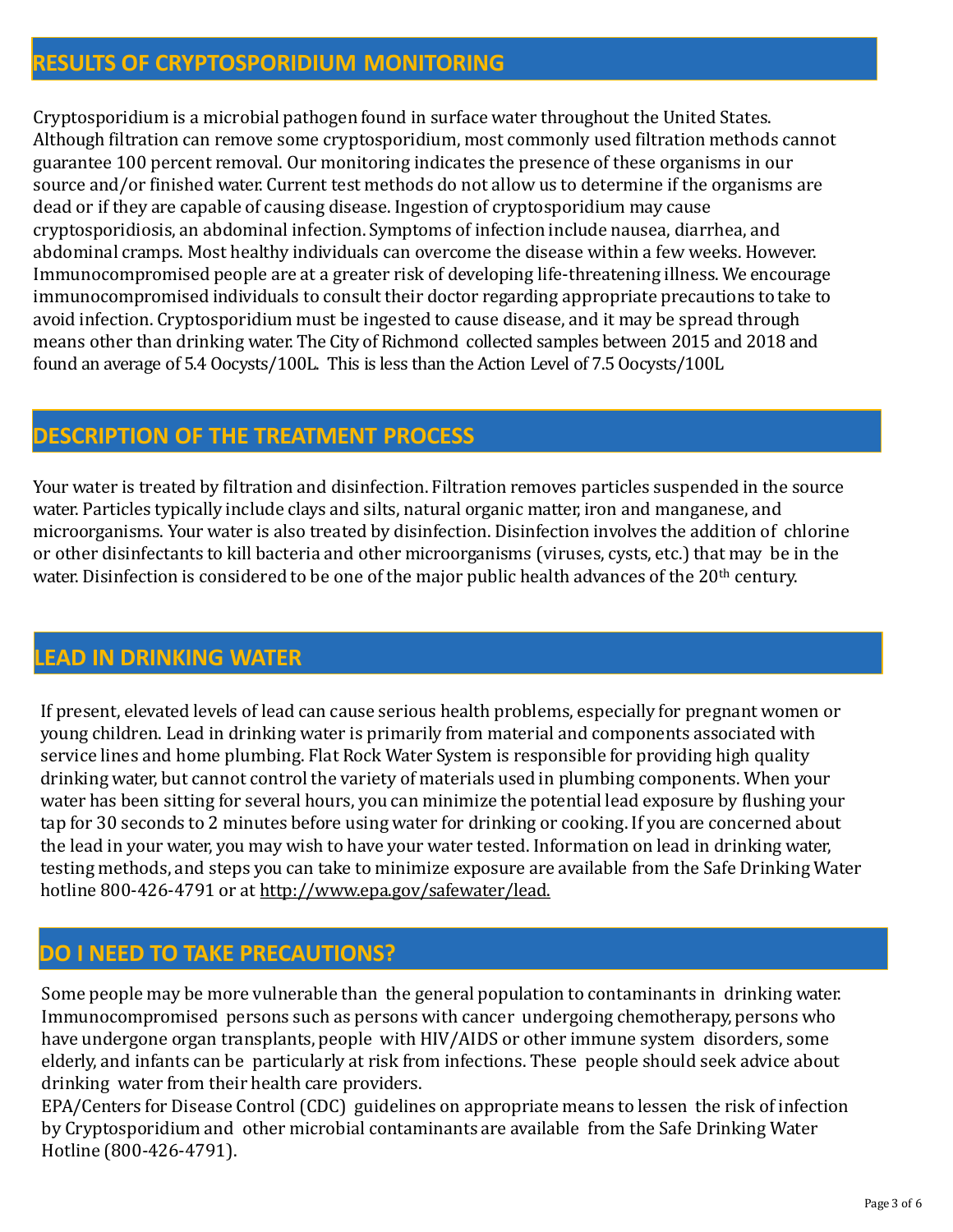### **Water Quality Data Table**

In order to ensure that tap water is safe to drink, EPA prescribes regulations which limit the amount of contaminants in water provided by public water systems. The table below lists all of the drinking water contaminants that we detected during the calendar year of this report. Although many more contaminants were tested, only those substances listed below were found in your water. All sources of drinking water contain some naturally occurring contaminants. At low levels, these substances are generally not harmful in our drinking water. Removing all contaminants would be extremely expensive, and in most cases, would not provide increased protection of public health. A few naturally occurring minerals may actually improve the taste of drinking water and have nutritional value at low levels. Unless otherwise noted, the data presented in this table is from testing done in the calendar year of the report. The EPA or the State requires us to monitor for certain contaminants less than once per year because the concentrations of these contaminants do not vary significantly from year to year, or the system is not considered vulnerable to this type of contamination. As such, some of our data, though representative, may be more than one year old. In this table you will find terms and abbreviations that might not be familiar to you. To help you better understand these terms, we have provided the definitions after the table.

The following unregulated substances are monitored in your water . The below results were from samples collected in 2021.

|                            | <b>MCLG</b>   | MCL,   |      |                                   |                                          |
|----------------------------|---------------|--------|------|-----------------------------------|------------------------------------------|
|                            | <sub>or</sub> | TT, or | Your |                                   |                                          |
| <b>Contaminants</b>        |               |        |      | <b>MRDLG</b> MRDL Water Violation | <b>Typical Source</b>                    |
| Bromodichloromethane (ppb) |               |        | 4.2  | <b>NA</b>                         | Byproduct of drinking-water disinfection |
| Chlorodibromomethane       |               |        |      |                                   | Byproduct of drinking-water disinfection |
| $\log$                     |               |        | 0.6  | <b>NA</b>                         |                                          |
|                            |               |        |      |                                   | Byproduct of drinking-water disinfection |
| Chloroform(ppb)            |               |        | 17.6 | <b>NA</b>                         |                                          |
| Sulfate (ppm)              |               |        | 35.0 | <b>NA</b>                         | Water additive to remove particles       |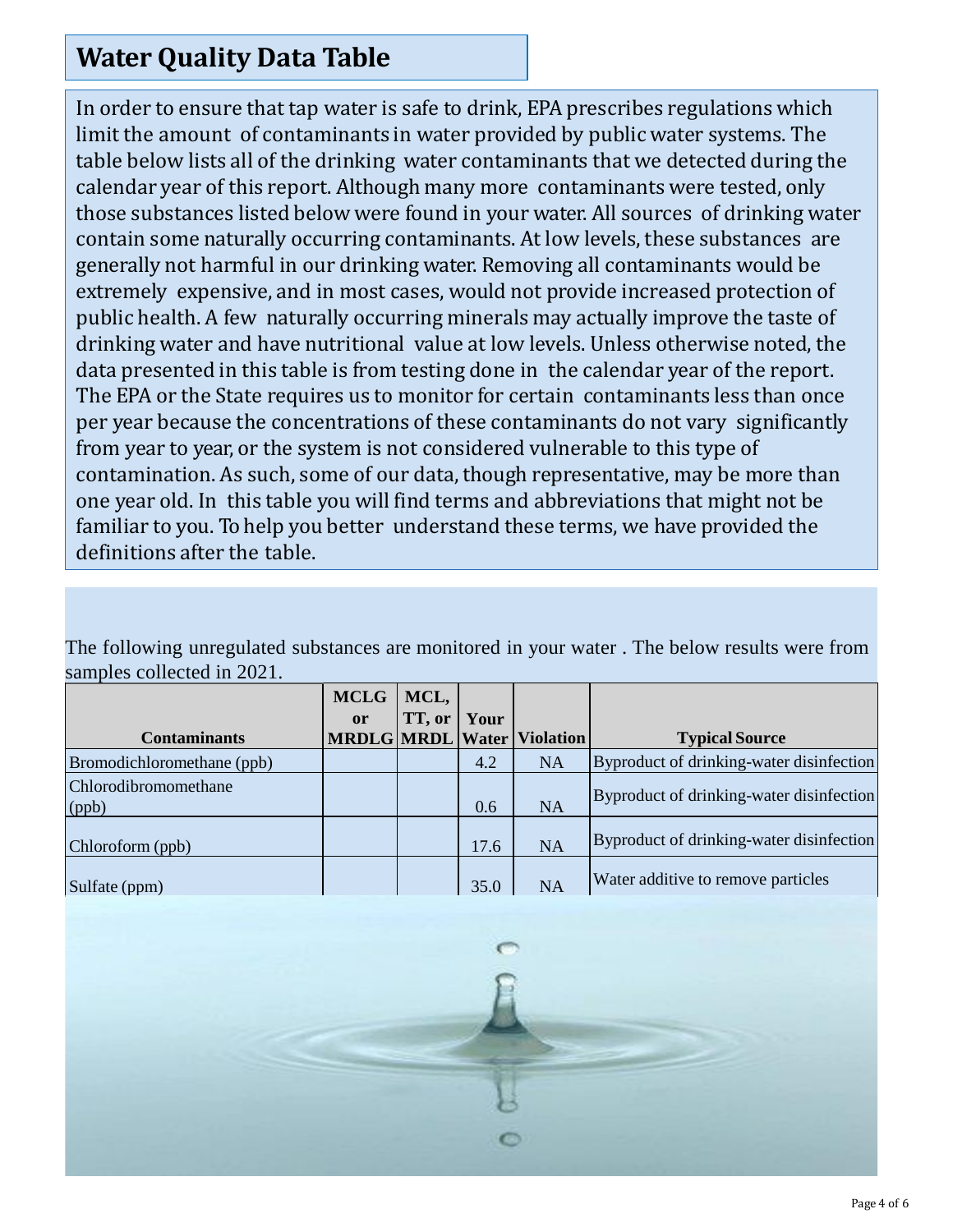|                                                                                                                                                                                                                                             | <b>MCLG</b>                       |                | MCL,                                                   |                              | Range            |           |                                     |                             |                                                                                                                                       |
|---------------------------------------------------------------------------------------------------------------------------------------------------------------------------------------------------------------------------------------------|-----------------------------------|----------------|--------------------------------------------------------|------------------------------|------------------|-----------|-------------------------------------|-----------------------------|---------------------------------------------------------------------------------------------------------------------------------------|
| <b>Contaminants</b>                                                                                                                                                                                                                         | <sub>or</sub><br><b>MRDLGMRDL</b> |                | TT, or                                                 | Your<br>Water                | Low High         |           | <b>Sample</b><br><b>Date</b>        | <b>Violation</b>            | <b>Typical Source</b>                                                                                                                 |
| The following substances are regulated                                                                                                                                                                                                      |                                   |                |                                                        |                              |                  |           |                                     |                             |                                                                                                                                       |
|                                                                                                                                                                                                                                             |                                   |                |                                                        |                              |                  |           |                                     |                             | (There is convincing evidence that addition of a disinfectant is necessary for control of microbial contaminants)                     |
| <b>Alpha Emitters</b><br>(pCi/L)                                                                                                                                                                                                            | $\overline{0}$                    |                | 15                                                     | <b>ND</b>                    | NA               | <b>NA</b> | 2019                                | N <sub>o</sub>              | Erosion of natural deposits                                                                                                           |
| <b>Combined Radium</b><br>(pCi/L)                                                                                                                                                                                                           | $\overline{0}$                    |                | 5                                                      | <b>ND</b>                    | <b>NA</b>        | <b>NA</b> | 2019                                | N <sub>o</sub>              | Erosion of natural deposits                                                                                                           |
| Chloramines<br>(mg/L)                                                                                                                                                                                                                       | $\overline{4}$                    |                | 4                                                      | 1.92                         | 1.5              | 2.5       | 2021                                | N <sub>o</sub>              | Water additive used to<br>control microbes                                                                                            |
| Haloacetic Acids<br>(HAA5)(ppb)                                                                                                                                                                                                             | <b>NA</b>                         |                | 60                                                     | 10.2                         | 10.2             | 10.2      | 2021                                | N <sub>o</sub>              | By-product of drinking<br>water chlorination                                                                                          |
| <b>TTHMs</b> [Total<br>Trihalomethane]<br>(ppb)                                                                                                                                                                                             | NA                                |                | 80                                                     | 48.7                         | 48.7             | 48.7      | 2021                                | N <sub>o</sub>              | By-product of drinking<br>water disinfection                                                                                          |
| <b>Total Organic Carbon</b><br>(% Removal)                                                                                                                                                                                                  | NA                                |                | <b>TT</b>                                              | 1.0                          | $\boldsymbol{0}$ | 2.0       | 2021                                | N <sub>o</sub>              | Naturally present in<br>the environment                                                                                               |
| <b>Inorganic Contaminants</b>                                                                                                                                                                                                               |                                   |                |                                                        |                              |                  |           |                                     |                             |                                                                                                                                       |
| Fluoride (ppm)                                                                                                                                                                                                                              | $\overline{4}$                    |                | $\overline{4}$                                         |                              | $0.78$ 0.22      | 0.78      | 2021                                | N <sub>o</sub>              | Erosion of natural deposits;<br>Water additive which promotes<br>strong teeth; Discharge from<br>fertilizer and aluminum<br>factories |
| Nitrate [measured<br>as Nitrogen] (ppm)                                                                                                                                                                                                     | 10                                |                | 10                                                     | 0.10                         | <b>NA</b>        | <b>NA</b> | 2021                                | N <sub>o</sub>              | Runoff from fertilizer use;<br>Leaching from septic<br>tanks, sewage; Erosion of<br>natural deposits                                  |
| Barium (ppm)                                                                                                                                                                                                                                | $\overline{2}$                    |                | $\overline{2}$                                         | 0.032                        | <b>NA</b>        | <b>NA</b> | 2021                                | N <sub>o</sub>              | Discharge of drilling wastes;<br>Discharge from metal<br>refineries; Erosion from natural<br>deposits.                                |
| <b>Microbiological Contaminants</b>                                                                                                                                                                                                         |                                   |                |                                                        |                              |                  |           |                                     |                             |                                                                                                                                       |
| <b>Total Coliform</b><br>positive<br>samples/month                                                                                                                                                                                          | NA                                |                | More<br>than one<br>positive<br>sample<br>per<br>month | $\overline{0}$               | <b>NA</b>        | <b>NA</b> | 2021                                | N <sub>o</sub>              | Naturally present in<br>the environment                                                                                               |
| Turbidity (NTU)                                                                                                                                                                                                                             | NA                                |                | <b>TT</b>                                              | 0.26                         | <b>ND</b>        | 0.26      | 2021                                | N <sub>o</sub>              | Soilrunoff                                                                                                                            |
| 100% of the samples were below the TT value of 0.10. A value less than 95% constitutes a TT violation. The<br>highest single measurement was 0.10. Any measurement in excess of 1 is a violation unless otherwise approved<br>by the state. |                                   |                |                                                        |                              |                  |           |                                     |                             |                                                                                                                                       |
|                                                                                                                                                                                                                                             |                                   |                |                                                        |                              |                  |           |                                     |                             |                                                                                                                                       |
| <b>Contaminants</b>                                                                                                                                                                                                                         |                                   |                |                                                        | Your Sample<br>MCLG AL Water | <b>Date</b>      |           | # Samples<br><b>Exceeding</b><br>AL | <b>Exceeds</b><br><b>AL</b> | <b>Typical Source</b>                                                                                                                 |
| <b>Inorganic Contaminants</b>                                                                                                                                                                                                               |                                   |                |                                                        |                              |                  |           |                                     |                             |                                                                                                                                       |
| Copper - action level<br>at consumer taps<br>(ppm)                                                                                                                                                                                          |                                   | 1.3            | 1.3                                                    | .037                         | 2020             |           | $\boldsymbol{0}$                    | N <sub>o</sub>              | Corrosion of household<br>plumbing systems; Erosion<br>of natural deposits                                                            |
|                                                                                                                                                                                                                                             | <b>Inorganic Contaminants</b>     |                |                                                        |                              |                  |           |                                     |                             |                                                                                                                                       |
| Lead - action level<br>at consumer taps<br>(ppb)                                                                                                                                                                                            |                                   | $\overline{0}$ | 15                                                     | <b>ND</b>                    | 2020             |           | $\overline{0}$                      | N <sub>o</sub>              | Corrosion of household<br>plumbing systems; Erosion<br>of natural deposits                                                            |